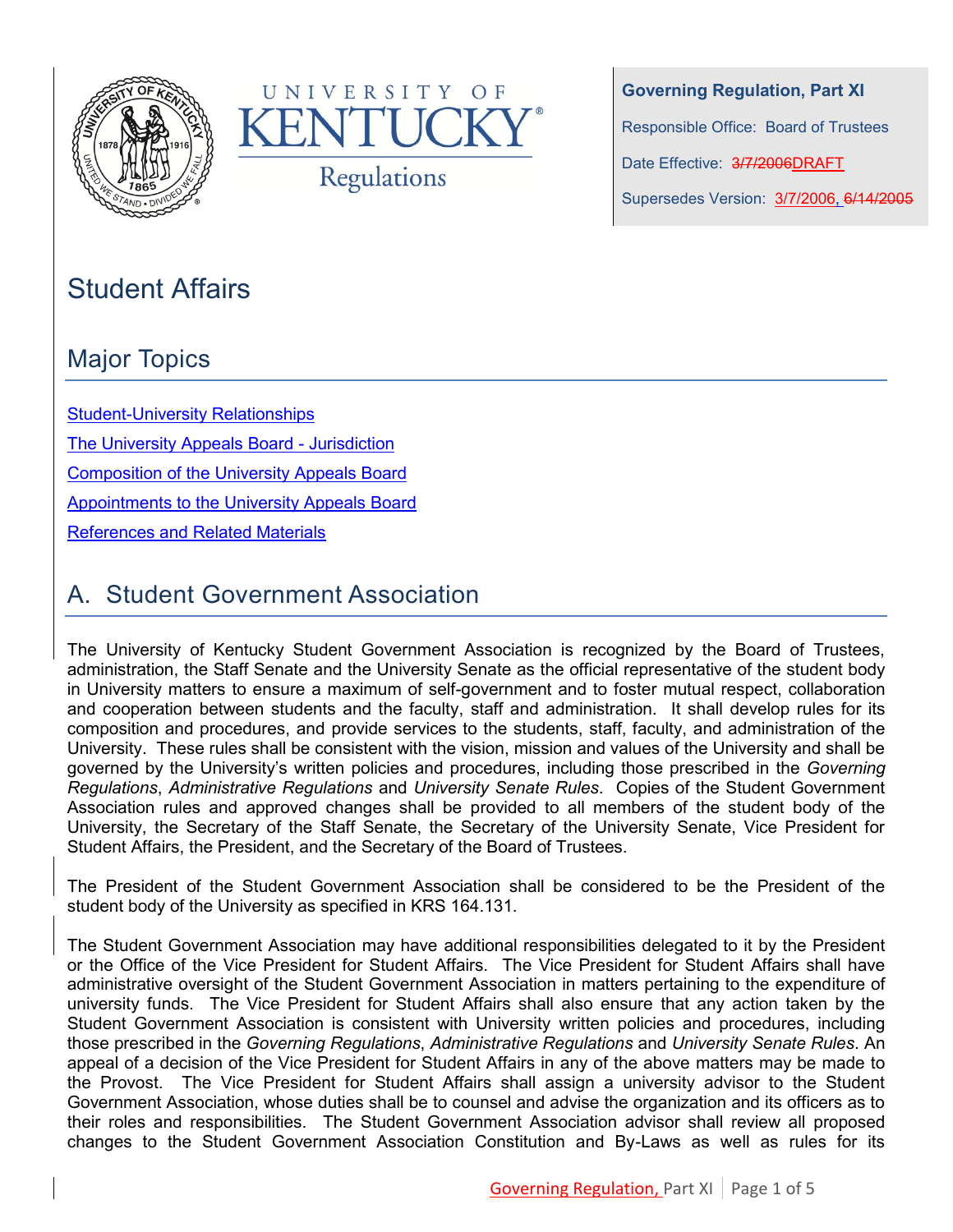composition and procedures and advise the Student Government Association concerning the consistency or inconsistency with University policies and procedures, including but not limited to the *Governing Regulations*, *Administrative Regulations*, *University Senate Rules* and the *Code of Student Conduct*.

Pursuant to KRS 61.810, the meetings of the Student Government Association are open meetings. Through the respective presiding officer, any person may request the privilege of the floor to address all meetings of the Student Government Association.

## <span id="page-1-0"></span>B. Student-University Relationships

The non-academic relationships between University students and the University are articulated in the document entitled, *Student Rights and Responsibilities: Part I - Code of Student Conduct: Rules, Procedures, Rights and Responsibilities Governing Non-Academic Relationships*, which has been adopted by the Board of Trustees and may be amended only by that body.

The academic relationships between University students and the University are incorporated in the document entitled, *Student Rights and Responsibilities: Part II - Selected Rules of the University Senate Governing Academic Relationships*. The rules in Part II have been adopted by the University Senate and may be amended only by that body.

Copies of the document, *Student Rights and Responsibilities: Parts I and II*, shall be made available to all students. The *Student Rights and Responsibilities: Parts I and II* are also available at [www.uky.edu/StudentAffairs/Code.](http://www.uky.edu/StudentAffairs/Code/) Registration by the student constitutes acceptance of the policies in the *Student Rights and Responsibilities* governing student-University relationships. In no case, however, shall this acceptance preclude legitimate efforts to obtain amendments to this document covering these relationships.

### <span id="page-1-1"></span>C. The University Appeals Board - Jurisdiction

There shall be a University Appeals Board (hereinafter UAB) with specific jurisdiction over student matters. The UAB shall be assigned either original or appellate jurisdiction over various students, as established by this *Governing Regulation,* as follows:

1. Disciplinary Offenses

In cases of disciplinary offenses (outlined in the *Code of Student Conduct*, Article II) where the student is sanctioned with social suspension, disciplinary suspension, or expulsion, the UAB shall have appellate jurisdiction.

- 2. Academic Offenses
	- (a) In cases of academic offenses (outlined in the *University Senate Rules*, Section 6.3) where the student contests guilt, the UAB shall have original jurisdiction.
	- (b) In cases of academic offenses (outlined in the *University Senate Rules*, Section 6.3) where the only issue is the severity of the sanction, the UAB shall have appellate jurisdiction.
- 3. Violation of Student Rights
	- (a) In cases where a student claims a violation of student rights (outlined in the *Code of Student Conduct,* Article I), the UAB shall hear any case referred to it by the Dean of Students and may grant the written appeal of any student to hear a case not referred to it by the Dean of Students.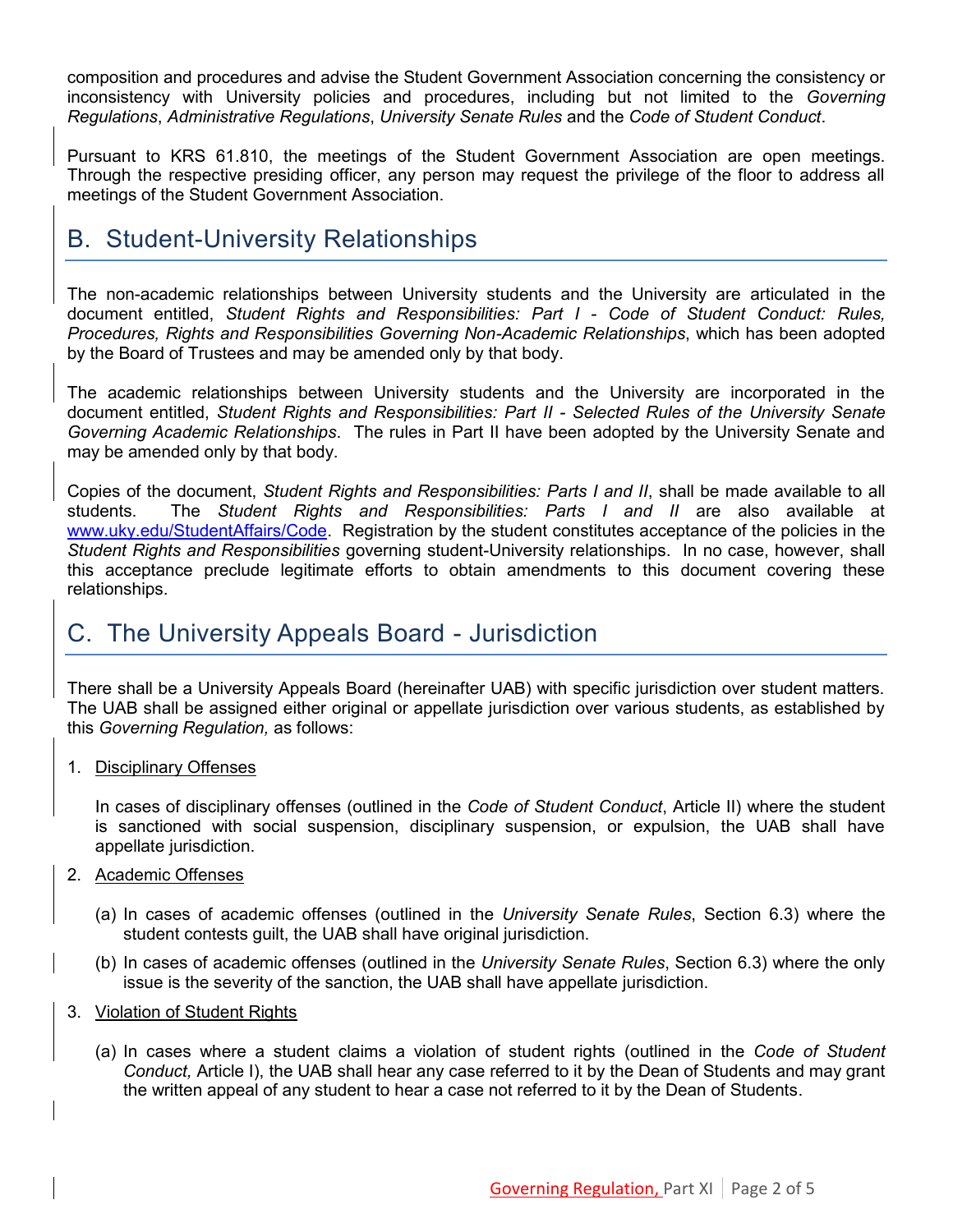- (b) Registered student organizations that receive the majority of their regular operating budgets from allocations of student fee monies and/or University allocation shall have a hearing process which shall include final appeal to the UAB.
- (c) The UAB shall have jurisdiction over final decisions of University hearing agencies in which a student alleges a violation of student rights. In a case involving a student election in which a candidate alleges that his or her student rights were violated, the UAB may affirm the decision of the Student Government Association appellate body, refer the matter back to the Student Government appellate body to correct the error identified by the UAB, or affirm or void the election. The jurisdiction of the UAB does not extend to the selection of the President of the Student Government Association.
- 4. Violation of Academic Rights

In cases where a student claims a violation of academic rights (outlined in the *University Senate Rules*, Section 6.1), the UAB shall have original jurisdiction.

5. College Honor Code Offenses

The UAB shall hold appellate jurisdiction over the decisions of college honor councils or committees, except that if the hearing panel, by majority of those present, decides the student's rights have been substantially violated, the hearing panel has original jurisdiction on the issue of guilt.

6. Cases of Temporary Sanctions

When the Vice President for Student Affairs imposes temporary sanctions on a student, the UAB shall have appellate jurisdiction.

## <span id="page-2-0"></span>D. Composition of the University Appeals Board

- 1. The UAB shall consist of thirty (30) members, eighteen (18) faculty members and twelve (12) full-time students, and a Hearing Officer who shall be the Chair.
- 2. A hearing panel of the UAB shall consist of nine (9) members, at least five (5) of whom are faculty members, at least one (1) of whom is a student, and a Hearing Officer, who shall be the chair.
- 3. A quorum of the hearing panel for the conduct of business will be nine (9), including the Hearing Officer, at least five (5) faculty members (exclusive of the Hearing Officer) and at least one (1) student.

## <span id="page-2-1"></span>E. Appointments to the University Appeals Board

1. The Hearing Officer

The Hearing Officer shall be the Chair of the hearing panel and shall be a person with training in the law appointed by the President of the University for a three-year term, subject to reappointment. The term shall begin on September 1, and end August 31. The Hearing Officer shall convene and preside at all meetings of the hearing panel, but does not vote as a member of the Board or have the authority to cast a tie breaking vote. All questions of the law, either substantive or procedural, and all procedural questions shall be addressed to and ruled upon by the Hearing Officer. The Hearing Officer shall have the authority to exclude any hearing panel member that the Hearing Officer determines has a conflict of interest or the appearance of a conflict of interest with a case. If the Hearing Officer cannot serve when needed, the President or, in the President's absence, the Provost shall appoint a temporary substitute.

2. The Student Members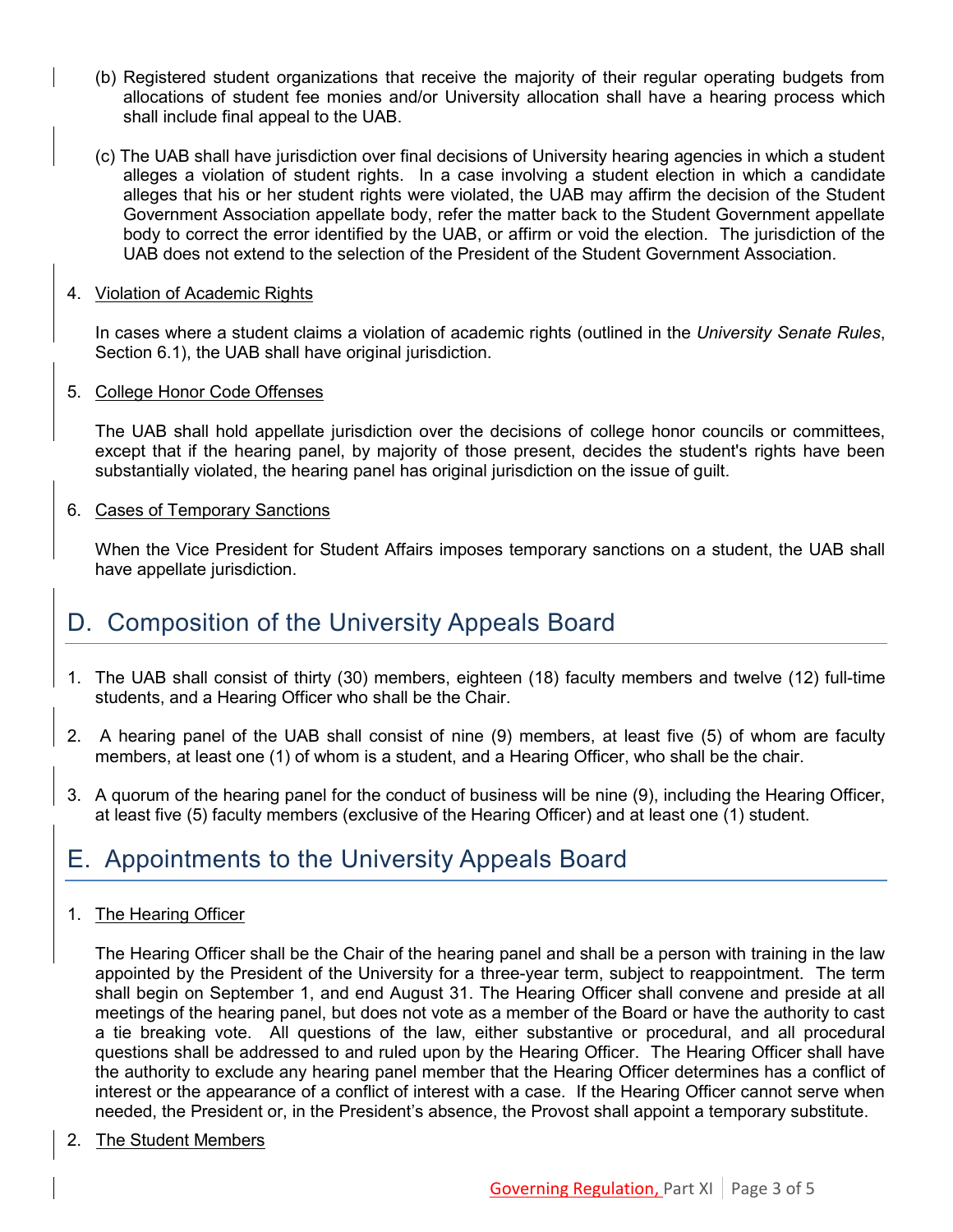- (a) The student membership of the UAB shall be appointed to one-year terms, subject to reappointment. Their terms shall begin September 1 and end August 31.
- (b) The student membership shall consist of four (4) graduate or professional students and eight (8) undergraduate students. The undergraduates must be full-time students and either sophomores, juniors or seniors in good standing. The graduate or professional student must be a full-time student, have been in residence at least one year and be in good standing.
- (c) The President shall appoint student members to the UAB from the recommendations submitted by the Student Government Association and the college deans. Six (6) student members shall be appointed from those names submitted by the Student Government Association and six (6) members from those names submitted by the college deans, totaling twelve (12) student members.

#### 3. The Faculty Members

Faculty members of the UAB shall be appointed to staggered three-year terms by the President of the University upon the recommendation of the University Senate Council. All terms shall begin on September 1 and end on August 31. To minimize the possibility of a conflict of interest, faculty members with primary administrative appointments (more than fifty percent of their assignment allotted to administration) shall not be appointed to the UAB.

#### 4. Temporary Appointments

- (a) If a sufficient number of the members of the UAB are not present or have been determined by the Hearing Officer to have a conflict of interest or the appearance of a conflict of interest at any time when that Board has duties to perform, the President of the University or, in the President's absence, the Provost, shall make such temporary appointments as are necessary to ensure that the required number of members are present. Such temporary appointments need not be preceded by the recommendations otherwise provided herein. However, in no case shall a faculty member replace a student member or a student member replace a faculty member.
- (b) If, at any time, in the judgment of the Hearing Officer, there are sufficient cases pending before UAB that it is unlikely that the pending cases can be processed within the time prescribed, the Hearing Officer shall notify the President of that fact. The President may, in accordance with the above provisions of GR XI Section E, activate additional boards and appoint a Hearing Officer for each such additional board, or appoint additional boards and hearing officers for designated cases and time periods.
- (c) The authority, jurisdiction, and range of possible actions of, and the guaranteed rights of an accused person before any special board or panel appointed or activated under the terms of (a) or (b) above shall be the same as those applicable to the regularly constituted board or panel.

### F. Procedures of the University Appeals Board

Additional procedures of the UAB shall be those prescribed by *University Senate Rules* for academic cases, the *Code of Student Conduct* for non-academic cases, or by the UAB to effectuate the orderly conduct of its functions.

### G. Disposition of Cases – Authority